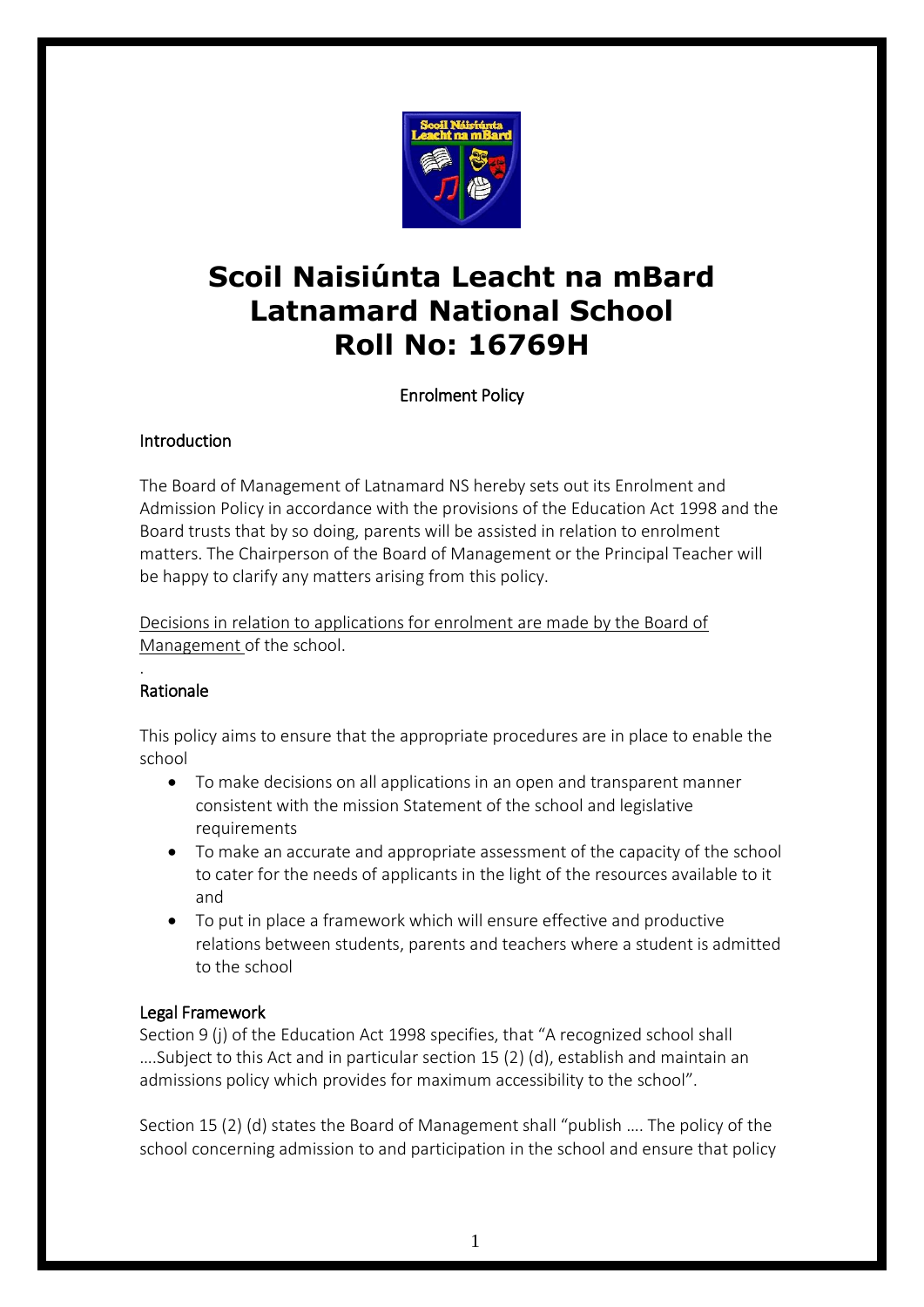principles of equality and the right of parents to send their children to a school of the parents' choice are respected".

Section 27 (1) states that "A board shall establish and maintain procedures for the purposes of informing students in a school of the activities of the school" and (2) that "the procedures established and maintained under subsection (1) shall facilitate the involvement of the students in the operation of the School having regard to the age and experience of the students, in association with their parents and teachers".

The Education Welfare Act, 2000 [Section 19 (1)] requires that a Board of Management shall not refuse to admit a child except where such refusal is in accordance with the school's Admission Policy. Section 19 (2) requires that parents must provide relevant information to the school while Section 19 (3) requires that the Board of Management, shall as soon as possible (but no later that 21 days) after receiving such information "make a decision in respect of the application concerned and inform the parent in writing thereof"

The Equal Status Act, 2000 [Sections 5 & 7 (2)] prohibits discrimination on the grounds of "gender, marital status, sexual orientation, religion, age, disability, race or membership of the Travelling Community" regarding admission, assess to programmes, participation in the school or regarding expulsion or any other sanction. There are limited exceptions regarding single-sex schools and schools promoting particular religious values [Section 7 (3)].

# Goals

The school shall have in place appropriate channels of communication and procedures

- To inform parents about the school, it's programmes, activities, and procedures
- To enable applications for admission to the school to be handled in an open, transparent manner
- To put in place criteria under which applications shall be considered
- To ensure that these criteria are informed by our Ethos, our Mission Statement & current legislation
- To specify what information is required by the school at the time of application

# Context, Resources, School Organisation & Curriculum

The school supports the principle of equality for all students regarding access to and participation in the school. The school respects the diversity of traditions, values, beliefs, languages and ways of life in society. The school acknowledges the right of parents to send their children to a school of the parent's choice, subject to the resources available to the school including classroom accommodation, class size, teaching resources and financial resources and subject to the capacity of the school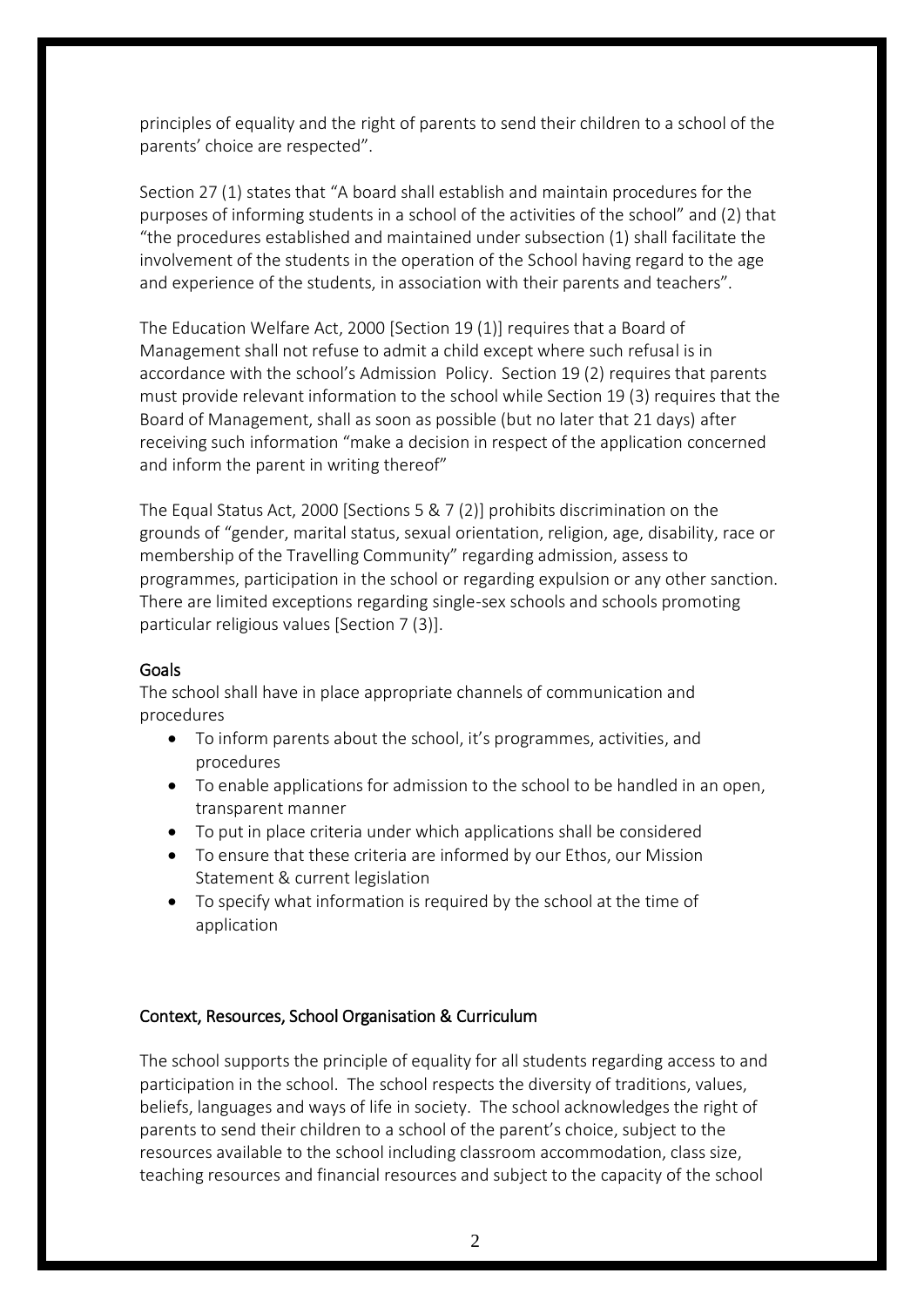to provide for the needs of any applicant or student. The school is staffed in accordance with the standard pupil – teacher ratios sanctioned by the Department and any additional teaching hours sanctioned by the Department in respect of curricular concessions, special needs, special programmes etc. The school operates within the regulations laid down by the Department from time to time.

The capacity of the school to implement its desired curriculum, its broad range of educational programmes, its breadth of extra-curricular activities, its school plan and policies are dependent on the resources it receives. Consequently, in determining its activities and programme for any school year the school must have due regard to the teaching, management and administrative resources and the accommodation, equipment and funding available to it.

#### Roles and responsibilities in developing and implementing this policy:

#### Roles of Board of Management

- To ensure that a policy is in place and that it is reviewed
- To appraise this policy with regard to its suitability and the effectiveness of its implementations and to make recommendations for improvement where appropriate.
- To decide on appeals by parents or students with respect to any decision(s) made by the Principal/Board.
- To prepare (and submit to the Education Welfare Board) a statement of Strategies regarding Attendance. The Statement of Strategy will have regard to guidelines issued by the Education Welfare Board and will set out the measures the Board of Management proposes to adopt
	- a) For the purposes of fostering and appreciation of learning among students attending the school and
	- b) Encouraging regular attendance at the school on the part of all students

#### Role of the Principal

- To formulate draft policy in consultation with the teaching staff, students, parents, Board and Trustees
- To monitor its implementation and to ensure that it is reviewed by the review date
- To implement the policy and to support other teaching staff in their implementation of the policy
- To apply for and acquire such resources as are available in accordance with government policies
- To ensure, within the constraints of available resources, that alternative programmes are devised where necessary and practicable to meet the needs of students
- To appraise the policy with regard to its suitability and the effectiveness of its implementation and to make recommendations for improvement where appropriate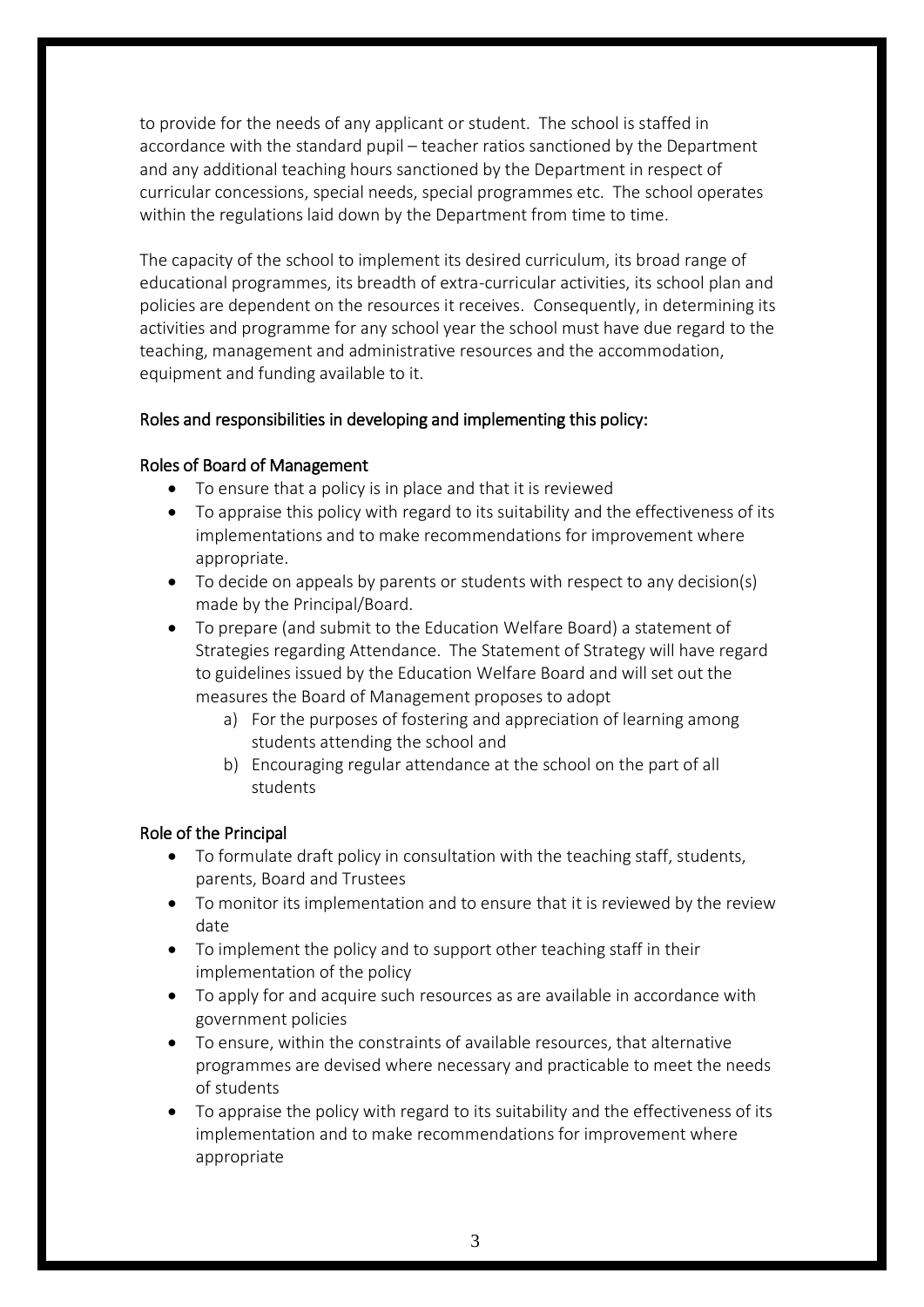- To ensure a register of all students attending the school is established and maintained
- To ensure that a record of attendance or non-attendance is maintained for each student registered at this school and, in the case of non-attendance, the reason for same
- Prior to registering a child, to provide the parents of an applicant with a copy of the school's Code of Behaviour and ensure that the parent confirm in writing their acceptance of the Code of an assurance that they shall make all reasonable efforts to ensure compliance with the Code by the child
- To provide, on request, to any parent of a child registered in the school with a copy of the Code of Behaviour
- Where a child is refused admission, to advise the parents of their right of appeal to the Trustees and the Department of Education setting out Title and Address of each and advising of time limits

# Role of Teaching staff

- To co-operate with the implementation of this policy
- To take the needs of all students into account in the way in which they select textbooks, plan and teach their lessons and conduct assessments
- To bring concerns about Special Needs curricular matters and information to the attention of the Principal, Deputy Principal, Special Needs Teacher
- To keep parents informed through the regular Parent / Teacher Meetings and School Reports and by meeting parents from time to time as required.
- To appraise this policy with regard to its suitability and the effectiveness of its implementation and to make recommendations for improvement where appropriate

# Role of Students

- To co-operate fully with the school in the implementations of the policy
- To offer suggestions for improving the service to students with special needs

# Role of Parents

- To support the policy and to co-operate fully with the school in its implementation
- To bring to the attention of the school authorities any concern they may have in relation to the school's provision for the educational needs of their child
- To appraise this policy with regard to its suitability and the effectiveness of its implantation and to make recommendations for improvement where appropriate

# Policy Considerations

The Board of Management of Latnamard National School reserves the right of admission if such admissions contravene Departmental guidelines on class size, etc.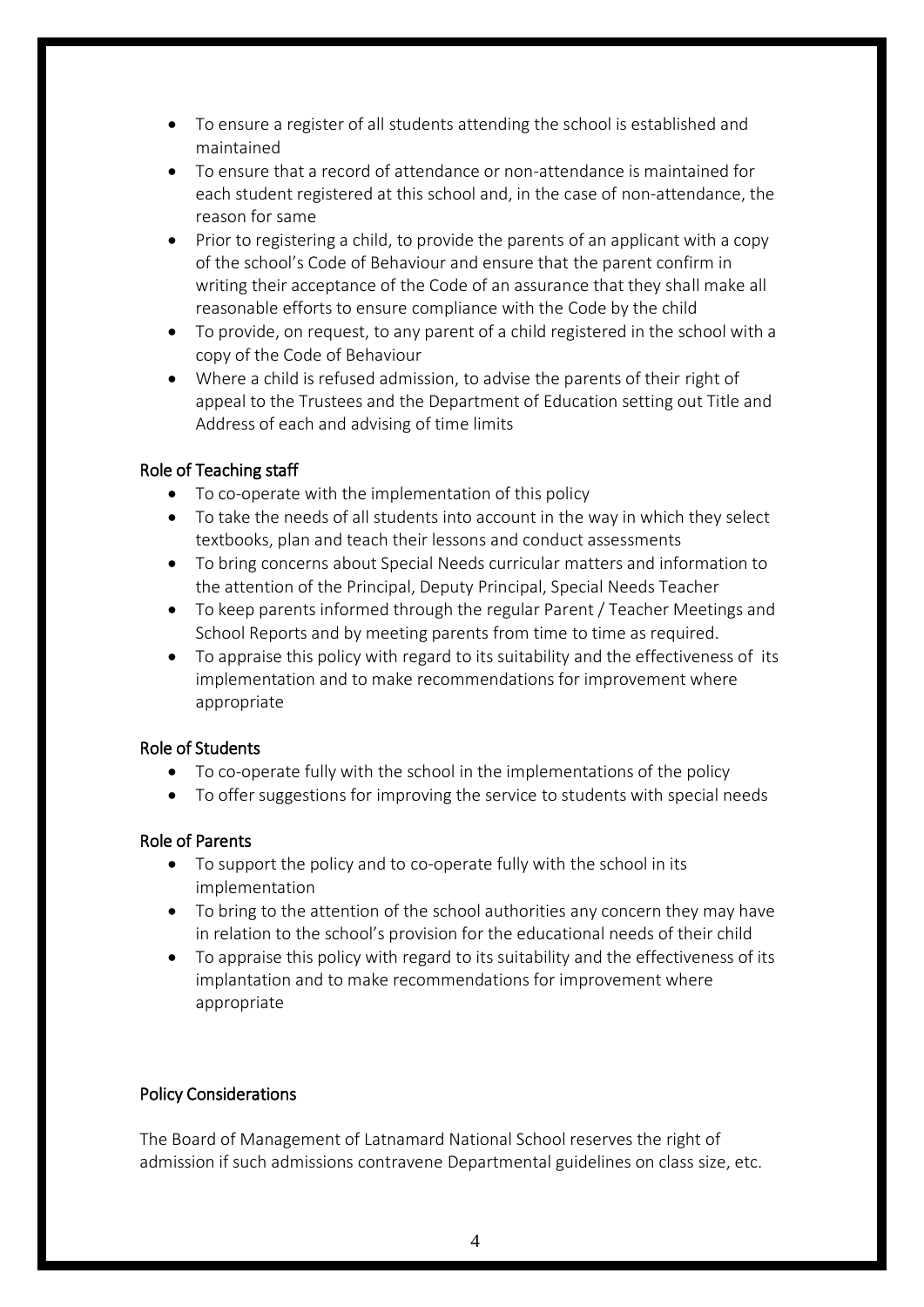The school will not refuse a child on the basis of ethnicity, special education needs, disability, traveller status, refugee status, political or religious beliefs, family or social circumstances, provided the necessary supports are in place in the school.

The school will maintain a list of refused applicants for each class, their place on that list having been determined under the criteria outlined.

The Board of Management respects parental choice in relation to enrolment, provided the enrolment criteria are fulfilled.

The Board of Management of Latnamard National School, in its Policy of Admissions/Enrolment, respects the rights of the existing school community and the children already enrolled. Consequently, the Board of Management reserves the right to determine the maximum number of children in each class, bearing in mind:

- Health & Safety Concerns regarding Staff and Children
- Available classroom space
- Multi-grade classes
- Educational needs of the children
- Presence of children with special needs
- Department of Education & Science class size directives
- Appropriate Supports and Resources are available
- Time of school year

#### Procedures – Application, Enrolment Criteria & Decision / Appeals

- Failure to fully complete forms may result in refusal to admit a student.
- Further relevant information may be sought at a later stage
- In applying the criteria for enrolment, the school will take into account Gender Balance Male / Female and limitations in the size of classes

Admission to the school is, of course, subject to the resources available to the school including classroom accommodation, class size, teaching resources and financial resources, and subject to the capacity of the school to provide for the needs of those who apply for admission. Where the school lacks the necessary resources to meet the needs of any applicant or student, it will make every effort to secure those resources-where the resources cannot be secured, the school reserves the unfettered right to refuse admission. It is the responsibility of parents / guardians of any child to inform the school of any such needs on the enrolment application form for the child's own welfare. In this context the school authorities will have equal regard for the welfare of all the students and their right to an education in an atmosphere that is not detrimental to their physical, emotional, moral, social or intellectual development. Failure to fully complete the application form, failure to supply any relevant information requested by the school or failure to make reasonable arrangements to meet with the school authorities to discuss the application may result in a child being refused admission to the school.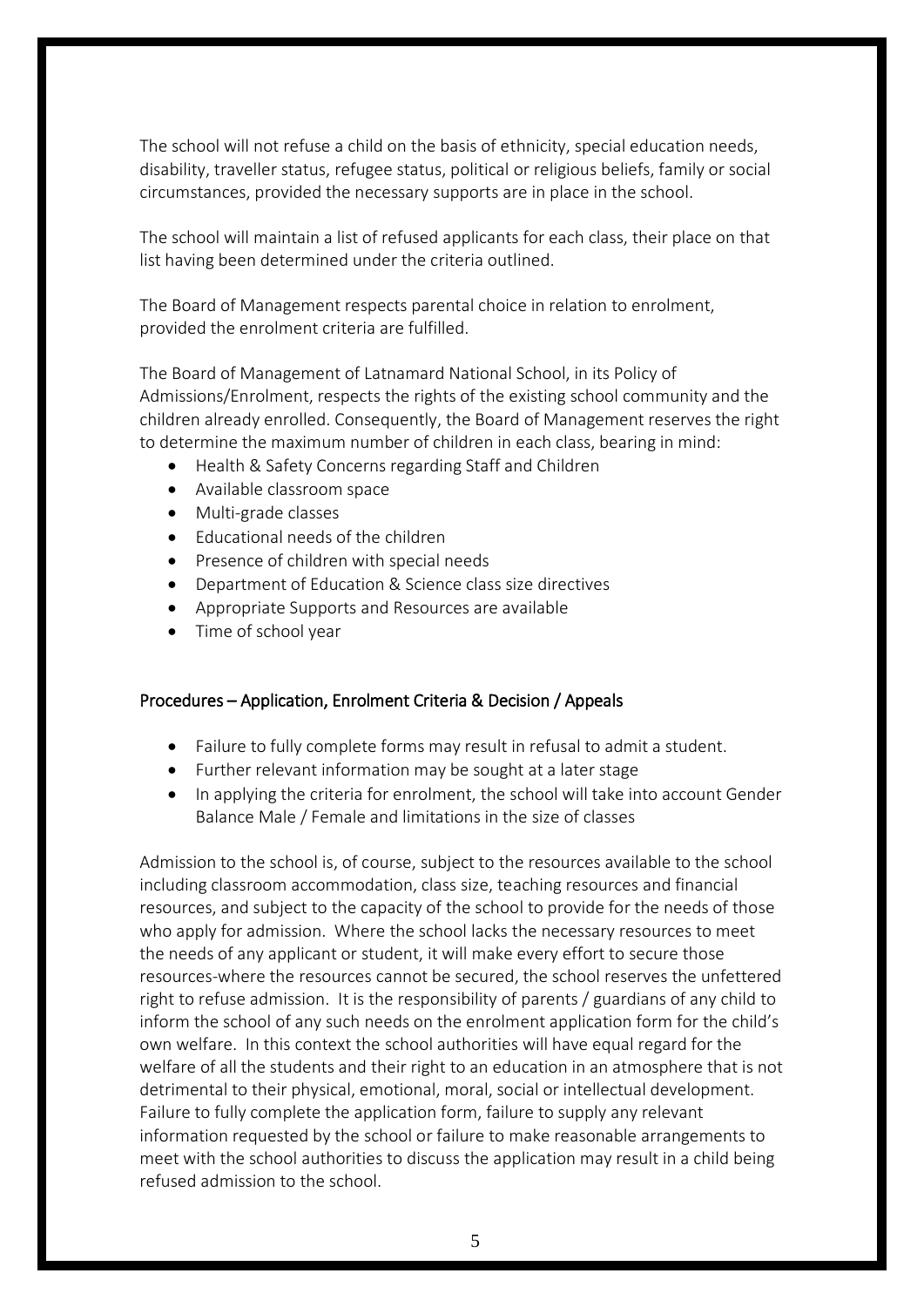#### Application for immediate admission in the current school year

- Application forms are available from the school secretary
- Failure to fully complete forms will result in refusal to admit the applicant
- The behaviour record of a student in their previous school shall be considered
- The attendance record of a student in their previous school shall be considered

#### Junior Infant Enrolment Procedure

The registration process is initiated on receipt by the school of a completed application form. This form must be signed and dated by one or both parents or guardians. The form will be date stamped on receipt by the school, and is attached as appendix 1 to this policy. Telephone calls or personal school visits concerning enrolment will be facilitated, but are not in themselves enrolment applications.

Date of application, child's date of birth, address and telephone contact number are recorded in the School Record of Applications, and the attached acknowledgement (Appendix 2) together with a copy of this policy is sent to the applicant. The acknowledgement of an application merely confirms that it will be assessed under the criteria outlined, and does not confer any further status on that application.

Entry in the School Record of Applications means that an application will be considered in Spring of the relevant enrolment year, and will be evaluated on the basis of the criteria outlined in this policy.

Following this evaluation, the Principal will make a recommendation to the Board, listing proposed enrolments for the forthcoming year. Once an enrolment list is approved by the Board, all applicants will be notified in writing of the outcome, and if refused admission will be notified of their entitlement to appeal under Section 29 of the Education Act 1998.

#### Please note:

Applications for admission to Junior Infant Class must be made at the very latest by the end of February of the year in which it is expected that the child will start school. The Board of Management strongly recommends that applicant children are at least four years of age on or before May 30 of the school commencement year.

# Junior Infant Enrolment Criteria

If the number of children on the Waiting List exceeds the number of places available, the following prioritising criteria are used: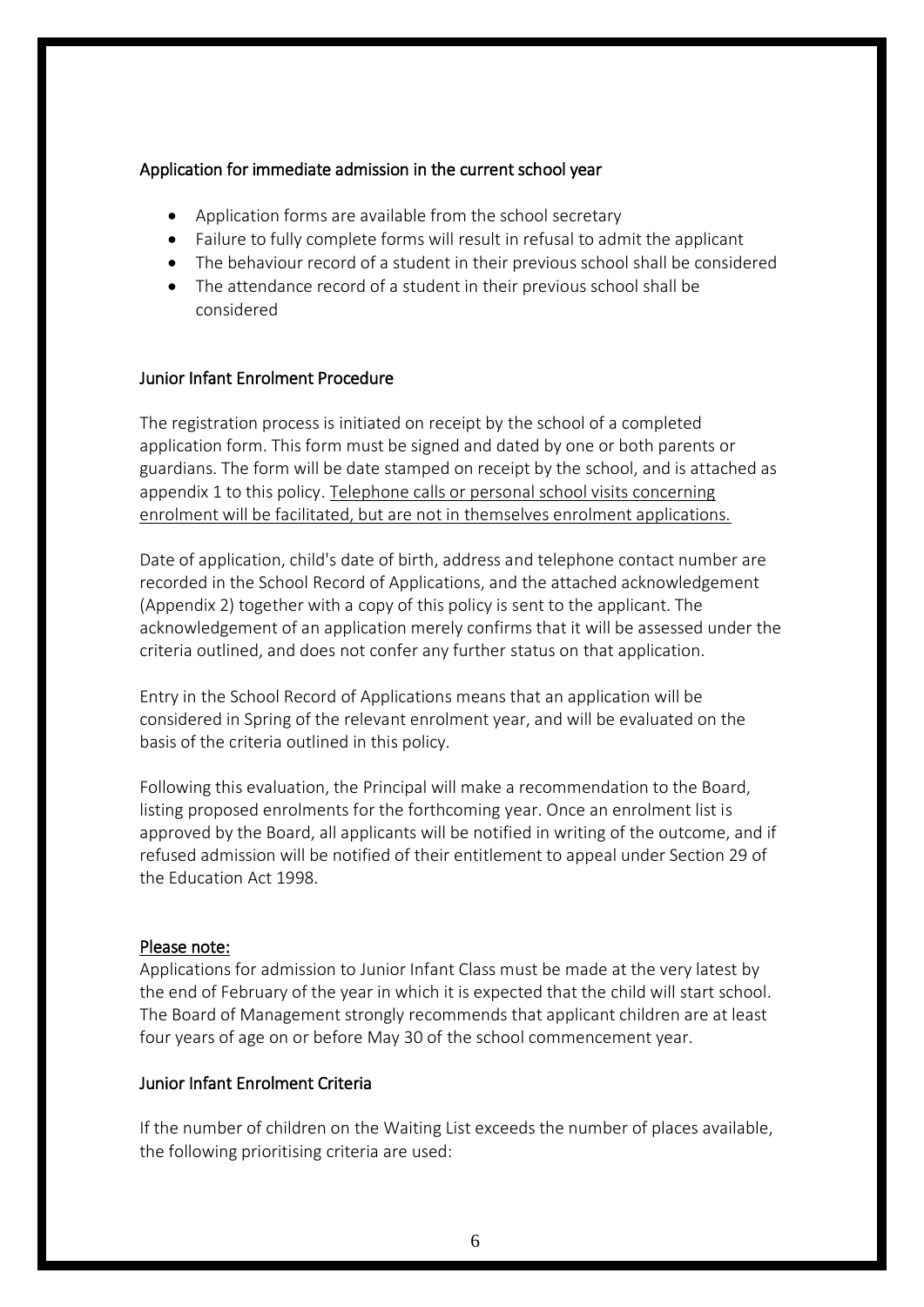| Priority       | Criterion                                                                                                                                                                                                                                                                                                                                                                                                                           |  |  |
|----------------|-------------------------------------------------------------------------------------------------------------------------------------------------------------------------------------------------------------------------------------------------------------------------------------------------------------------------------------------------------------------------------------------------------------------------------------|--|--|
| $\mathbf 1$    | Priority is given to brothers and sisters of children already in the<br>school or who have attended the school in the past. If the class is<br>over subscribed on the basis of this criterion, then places will be<br>allocated on the basis of age, starting with the oldest applicant,<br>until all places are allocated.                                                                                                         |  |  |
| $\overline{2}$ | Families whose primary residence is either<br>(a) in the immediate areas, starting closest to the school and<br>radiating outwards from the school within the Parish or<br>(b) in Aghabog Parish within a 2 mile distance by road from the<br>school. If the class is oversubscribed within the application of this<br>particular criterion, then the furthest from the school under<br>either (a) or (b) will be eliminated first. |  |  |
| 3              | Children of current teaching staff.                                                                                                                                                                                                                                                                                                                                                                                                 |  |  |
| 4              | Children of parents who are past pupils of the school. If the class<br>is oversubscribed within the application of this particular<br>criterion, then those whose primary residence is furthest from the<br>school will be eliminated first.                                                                                                                                                                                        |  |  |
| 5              | If space is still available, class numbers are completed from the<br>Waiting List, which is compiled and ordered according to the date<br>of the original application. The criteria are listed in order of<br>priority when spaces are allocated under criterion 1 and space is<br>still available, then criterion 2 comes into play and so on. This<br>prioritization proceeds until all places have been allocated.               |  |  |

# Criteria for Enrolment from SI to 6<sup>th</sup> Class

The following criteria will be applied if there is a surplus of applications for available places from Senior Infants to 6<sup>th</sup> class.

| Priority | Criterion                                                                                                                   |  |  |
|----------|-----------------------------------------------------------------------------------------------------------------------------|--|--|
|          | Priority is given to brothers and sisters of children already in the school or<br>who have attended the school in the past. |  |  |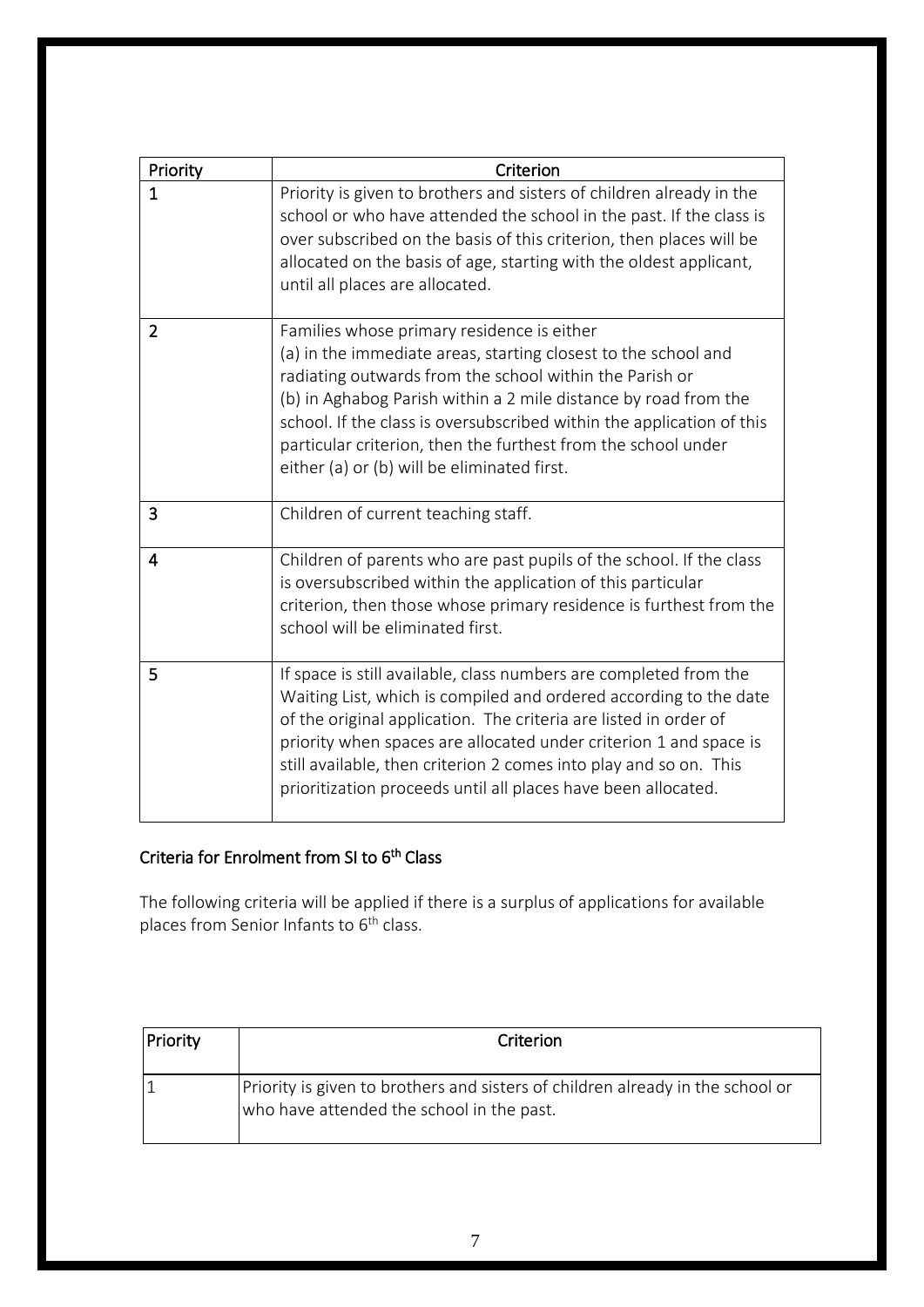| Families whose primary residence is either (a) in the immediate<br>areas, starting closest to the and radiating outwards from the<br>school within the Parish or (b) in Aghabog Parish within a 2 mile<br>distance by road from the school, or who are in the process of<br>moving to either of these areas. | school |
|--------------------------------------------------------------------------------------------------------------------------------------------------------------------------------------------------------------------------------------------------------------------------------------------------------------|--------|
| Children of current teaching staff.                                                                                                                                                                                                                                                                          |        |
| Children of parents who are past pupils of the school.                                                                                                                                                                                                                                                       |        |

All children enrolled are expected to comply with and support the school's Code of Behaviour, as well as the school's designated policies on Curriculum, Organisation and Management.

# Evaluation

The Board of Management will monitor the implementation of all aspects of the Policy and review and amend the Policy as required, with particular emphasis placed upon

- **•** Effective management placed on application process
- Clarity and transparency relating to the process
- Applicants informed in good time re the status of their application, particularly in the case of refusal to enrol
- Positive Parental feedback

#### Monitoring Procedures

The implementations of this policy will be monitored by the Board of Management at the appropriate time. It will also be referred by the Principal for consideration by the full staff at the same time. The Principal will report to the Board of Management regarding the process of enrolment in December each year and regularly thereafter until enrolment is complete. Where the Principal refuses admission to any applicant, by the authority delegated to him by the Board in line with this policy, any such refusal shall be communicated to the Board at the earliest opportunity.

#### Review Procedure

The policy will be reviewed regularly in the light of experience. It will be reviewed by the full staff and Board of Management every five years. Any staff member, board member, parent, guardian or student who is unhappy with the content or the implementation of any school policy may request a review at any time and such a request will be dealt with as quickly as possible. Next review of this policy will occur before or during the school year 2024.